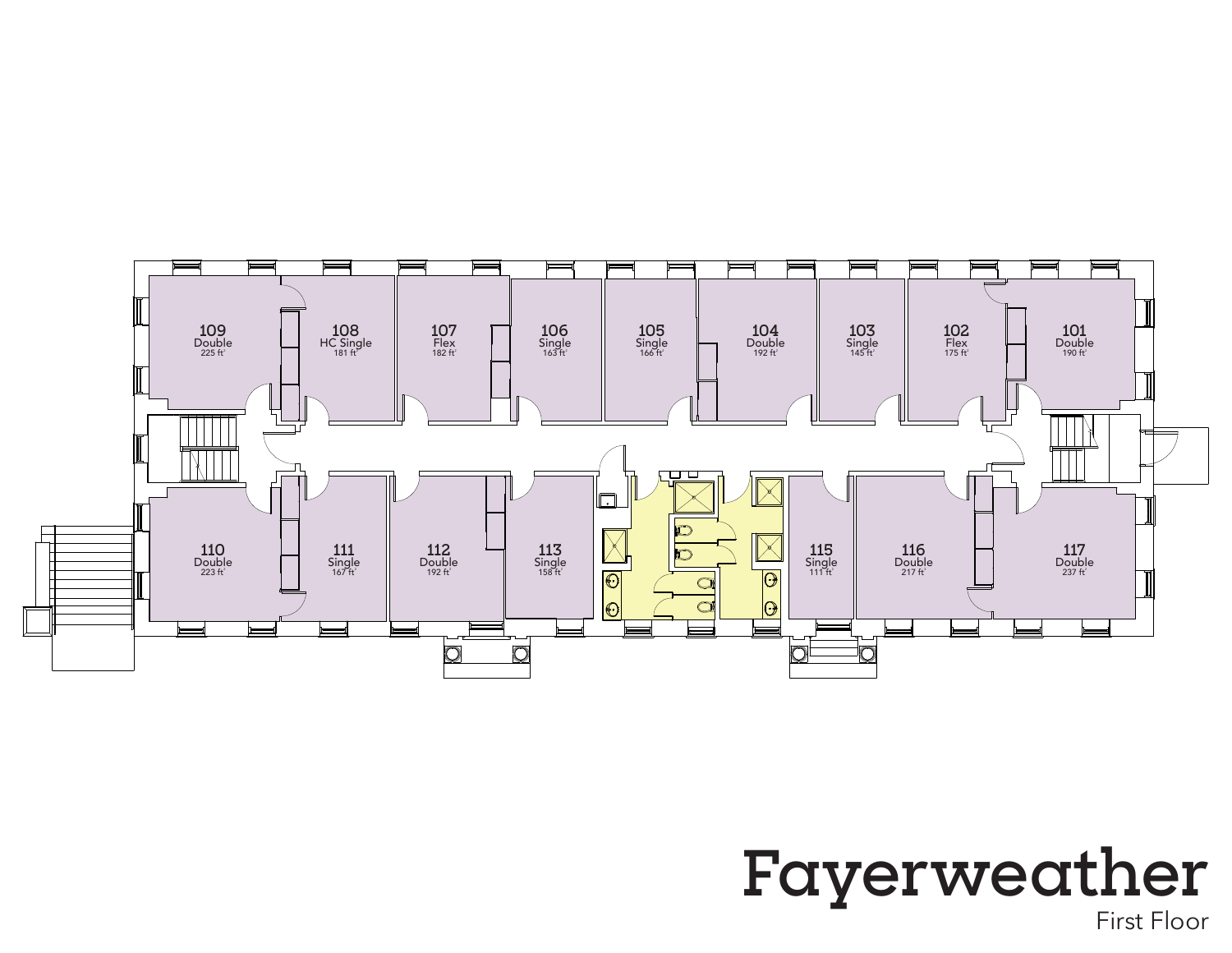

## Second Floor Fayerweather